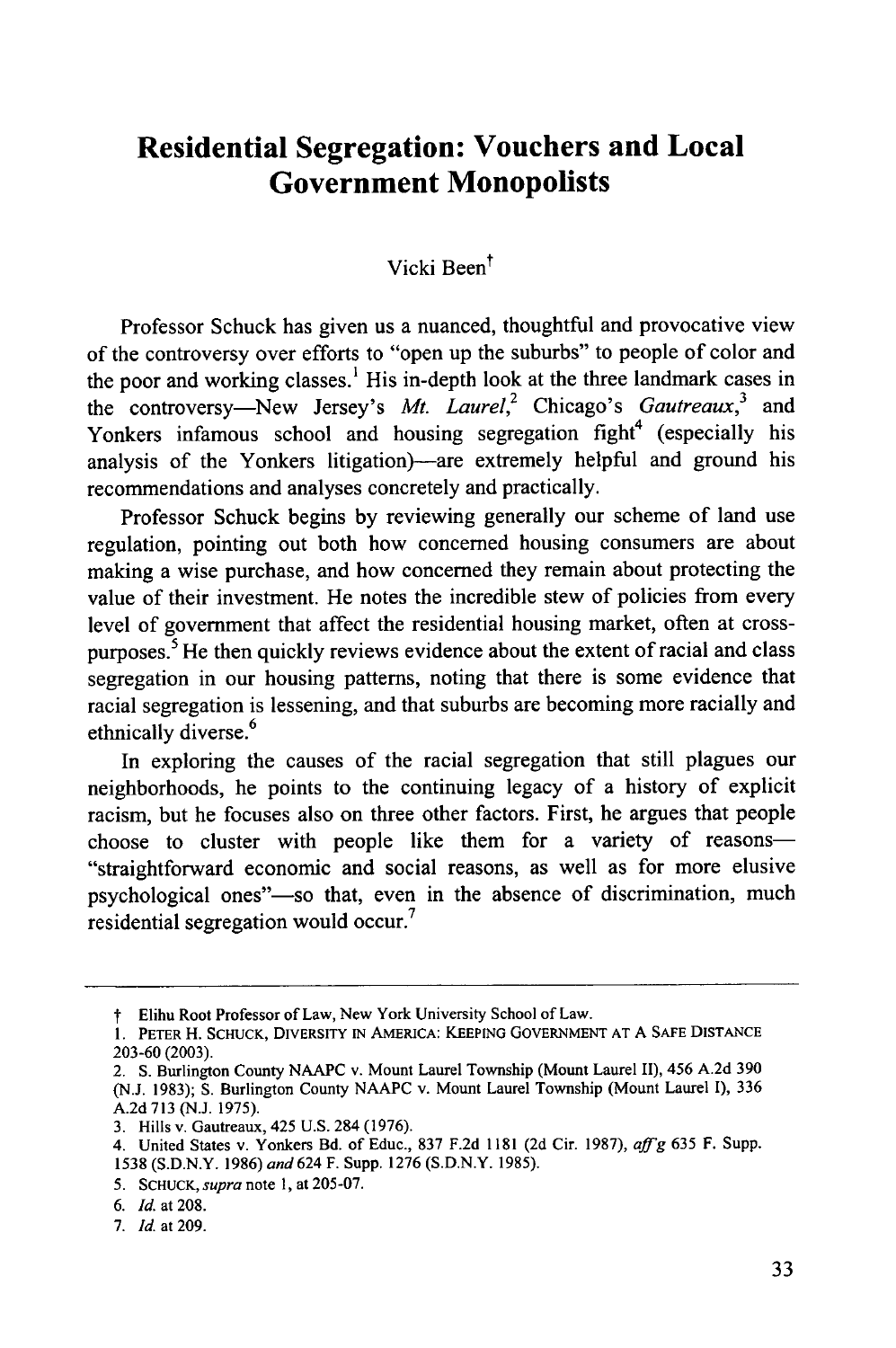Second, he notes that residential choices are constrained by a form of prisoners' dilemma: Even if a family prefers a particular racial mix in their neighborhood—let's say 50/50 white and African American—because the family will be unable to secure and enforce agreement from its neighbors to maintain the neighborhood at that level, the family's self-interest in protecting the value of its investment in housing will prompt it to flee the neighborhood (or to avoid the neighborhood if it is making an initial location choice), once the neighborhood begins to integrate or nears the so-called "tipping point." **8**

Third-and this is crucial to his analysis of the problem-he emphasizes the role that what he calls "classism" plays in racial segregation. He argues that classism-the belief that "one improves one's housing by ascending a ladder, reaching higher rungs only when one's ability to pay rises"<sup>9</sup> is so deeply ingrained in our capitalist system that it seems "the natural order of things."  $10$ Under a classist view, which Professor Schuck maintains is widely shared by Americans, "Government... has no business inserting people who have not climbed the ladder in the customary way into a neighborhood they cannot afford among people who can afford it through their own (or family) efforts." **11** Professor Schuck believes that classism explains "much residential segregation," although he recognizes that it is difficult to disentangle racism and classism and that racism can be couched in classist terms.<sup>12</sup> "Classism" countenances discrimination on the basis of wealth, income, social class, or perceived ability to pay." 13

Professor Schuck then explores the ideal of residential diversity. He supports the norm of non-discrimination—the idea that one should make one's housing choices in markets unimpeded by the biases of others. He seems somewhat ambivalent about going beyond a principle of non-discrimination, however. He neither explicitly endorses nor explicitly condemns this classism. But he notes that a "broad consensus has long existed that greater residential mobility and access to suburban jobs for low-income families and racial minorities, especially blacks, is essential not only for them but also for American society as a whole."<sup>14</sup> The question is, however, what role law can and should play in pursuing that leading policy goal.<sup>15</sup>

Professor Schuck then turns to a close analysis of three cases in which judges tried to impose an affirmative obligation on government to increase

- 10. *Id.* at **207.**
- **11.** *Id.*
- 12. *Id.* at213.
- 13. *Id.* at **207.** 14. *Id.* at218.
- *15. Id.*

<sup>8.</sup> *ld.* at **210-13.**

*<sup>9.</sup> Id.* at 207.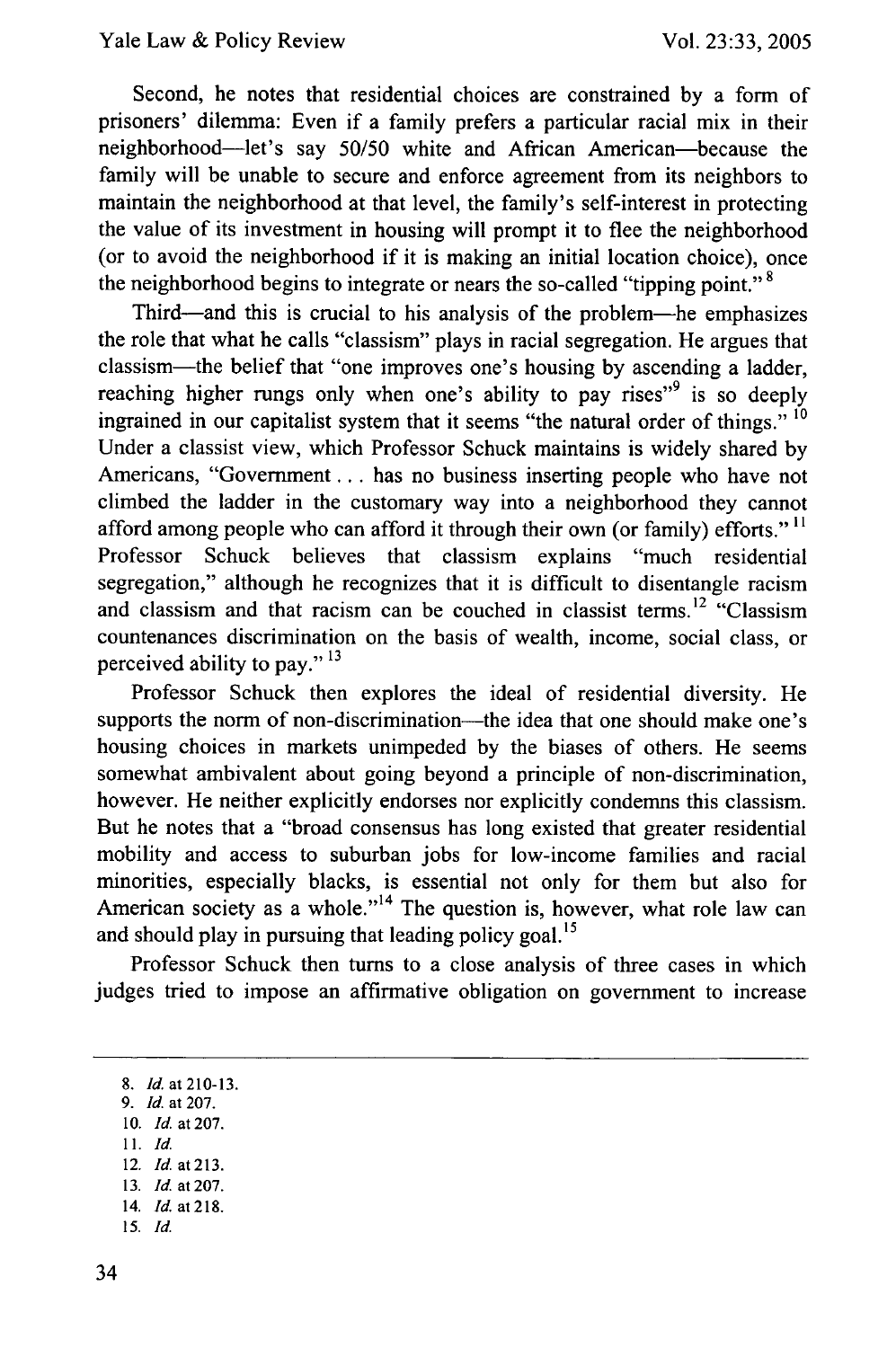#### Residential Segregation

demographic diversity in housing.<sup>16</sup> Although he is skeptical of the judge's goals-faulting the *Mt. Laurel* court, for example, for trying "to enforce a substantive right of low- and moderate-income families to live in residential communities that they could not afford without public subsidies,"—he focuses primarily on remedy: He argues that the preferred tool for achieving greater racial and economic integration is market-based vouchers, rather than mandated fair shares, mandated inclusionary zoning, or bricks and mortar programs.<sup>17</sup>

## THE "SPECIAL" CHARACTER OF THE PROBLEM OF **RESIDENTIAL** SEGREGATION

That very brief summary hardly does justice to Professor Schuck's careful and nuanced analysis, but it is enough to allow us to look further at several of the issues his analysis raises. First, this chapter tackles the problem of diversity in a context that is different from the workplaces, educational institutions, religious houses of worship, and national borders that he addresses in other chapters. Several differences are stark. To begin with, the problem of managing diversity in the context of where people chose to live, or are forced to live, underpins many of the other problems. Where you live to a large part determines what educational opportunities you have, what religious institutions you have easy access to, what jobs are available and accessible to you, what kinds of health care you receive, what environmental toxins you are likely to be exposed to, what social networks you are likely to belong to, what brushes you are likely to have either with crime or with law enforcement, ,and so on. So, managing diversity in housing choices is fundamental: Even if we were to achieve the perfect solution to affirmative action conundrums in the workplace or in educational institutions, for example, we would only have just scratched the surface of providing truly equal access for educational opportunities if we have not also managed to ensure that the neighborhood in which one grows up is not so mired in a culture of poverty that educational opportunities are beyond the imagination, much less the reach, of the neighborhood's residents. Opportunity is so tied to geography that we have a special obligation to solve problems of segregation in the housing market.

Second, managing diversity in the context of residential housing poses a special challenge because, more than any of the other areas Professor Schuck studies, it engages our federalist system of government-our delegation, or reservation, to local governments of the power to control the use of land.

Third, while none of the areas Professor Schuck chooses to address are free from government choices that have created or contributed to a lack of diversity in the housing area, the role of government has been so pervasive (and perverse) that it is simply impossible to imagine what neighborhoods would

**<sup>16.</sup>** *Id.* at **218-57.**

**<sup>17.</sup>** *Id.* at **257-60.**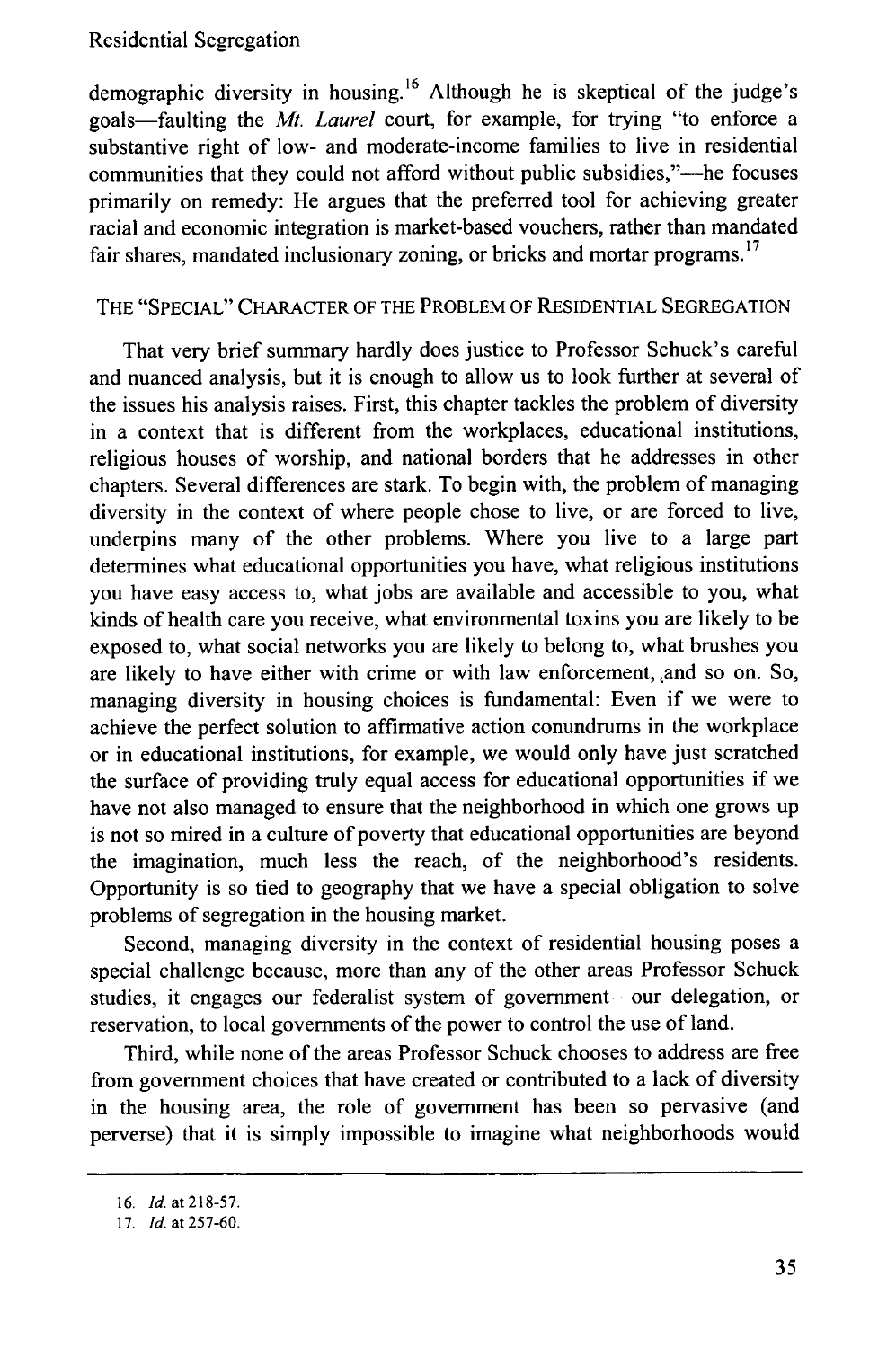have looked like in a "free market" that left residential choices up to consumers. From the federal government's massive highway project, to the biggest housing program the world has ever known—the federal mortgage interest deduction-to the blatant racism of the Federal Housing Administration's redlining policies, the government has shaped our land use and residential housing patterns from top to bottom.<sup>18</sup> Residential segregation by race is a relatively new phenomenon. Prior to the turn of the twentieth century, worker housing was located near employer housing. Some of the current separation of classes and races can be attributed to changes in transportation opportunities-maids, gardeners, nannies can now commute to work more easily and need not live near the houses of their wealthy employers, for example. But much is attributable to government policies that encouraged, indeed required, residential segregation by race.

The pervasiveness of government policies that shape who lives next to whom is not just a historical artifact. Today, the law does not allow one to house her own grandmother, or nanny, in a granny flat. If one wants to live in a mixed use neighborhood, most jurisdictions simply do not provide them. If one wants to live in the center city, the tax ramifications of doing so make that "choice" unavailable for all but the wealthiest of families. Indeed, if one wants to live in any place other than the suburbs, the economics of doing so are daunting, not because of the market, but because of the myriad ways in which federal and state governments subsidize the cost of living in the suburbs. In many parts of the country, if one wants to buy a new house, most of what is for sale will be in a gated subdivision. So, while we extol individual freedom, and bemoan the role that individual choices play in residential segregation, we shouild not ignore the fact that law constrains those choices in so many pernicious ways that the notion of "choice" is problematic.

Professor Schuck recognizes that "[t]he historical shame of Jim Crow may affect whether we think today's choices are free enough to be given legal effect, but it does not negate the fundamental value of choice."<sup>19</sup> I would be the last to argue against the value of choice, but to blame or excuse residential racial segregation as a necessary risk we run by allowing choice is much too simplistic. We are so far from a free market for housing, in which individuals shop with their feet, that worrying over the risks to diversity ideals that choice in a genuinely free market might pose misses the very real, immediate need to

**<sup>18.</sup>** The classic exploration of the causes of our current land use patterns is **KENNETH** JACKSON, CRABGRASS FRONTIER: THE SURBANIZATION OF THE **UNITED STATES** (1985); *see also* Richard Thompson Ford, *The Boundaries of Race: Political Geography in Legal Analysis,* 107 HARV. L. REV. 1841 (1994). For a review of the literature attempting to quantify the extent to which various policies contribute to suburbanization in general, and sprawl in particular, see GEN. **ACCOUNTING OFFICE,** COMMUNITY **DEVELOPMENT: EXTENT** OF FEDERAL **INFLUENCE ON "URBAN** SPRAWL" IS **UNCLEAR** (1999).

<sup>19.</sup> SCHUCK, *supra* note **1,** at 311.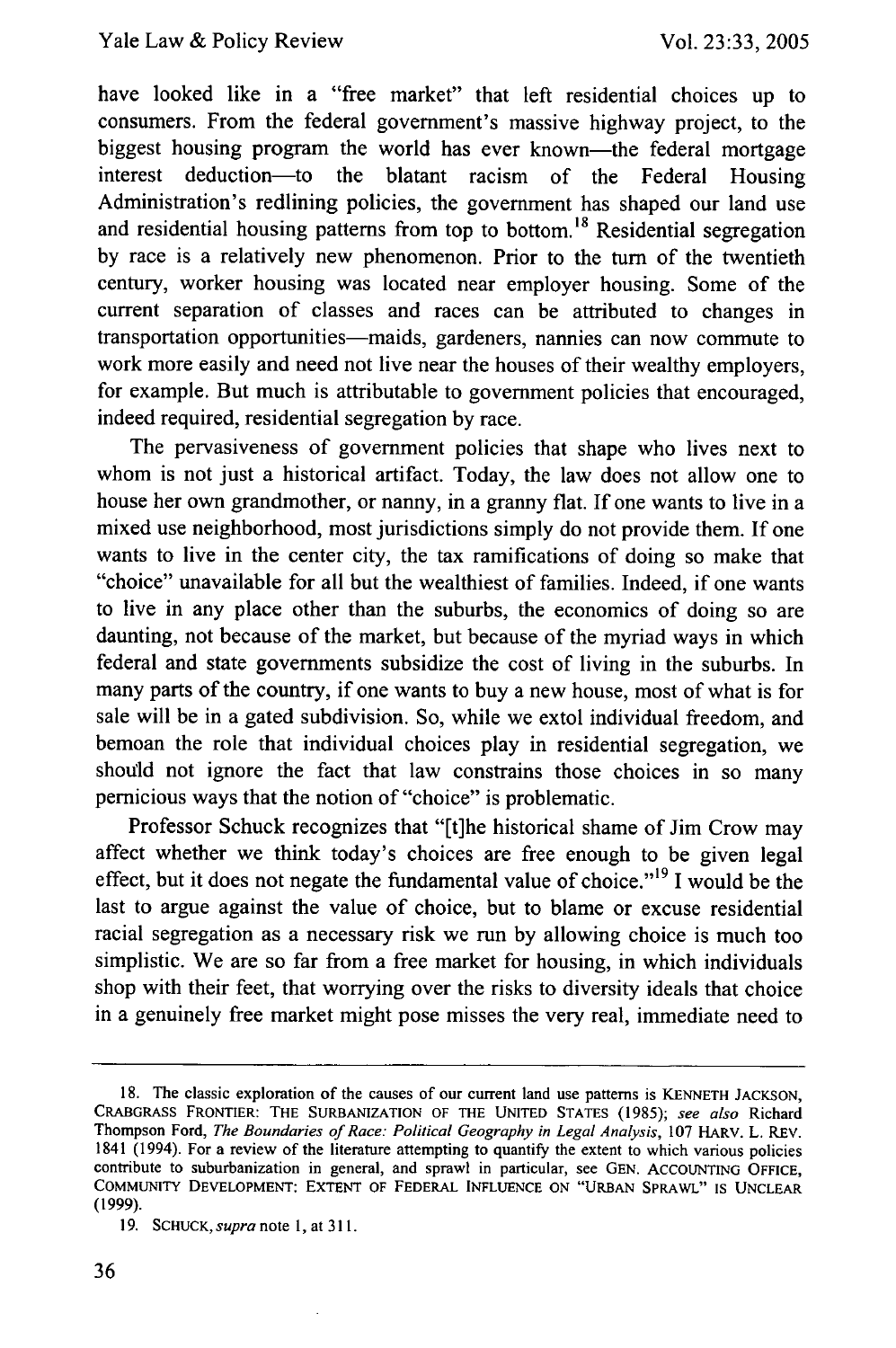undo the legacy of distortions in the market.

The differences between residential segregation and the other contexts in which Professor Schuck explores the meaning of diversity make several of his general conclusions, both about premises and about principles, problematic in the context of housing patterns.

#### DIVERSITY IS OFTEN A ZERO SUM GAME

One of the ways in which diversity is a zero sum game receives little attention in Peter's discussion, and is conspicuous in its absence. The average American has a huge percentage of her assets tied up in her house, and much of how Americans act-in the land use regulatory system, the tax scheme, the educational system and elsewhere-is inextricably tied to their efforts to protect and enhance the value of their investment. The sad truth is that segregation pays—it props up the value of housing for white Americans. One cannot even begin to think about solutions to the problem of segregation without tackling current homeowners' resistance to taking any risk with the value of their home and their resistance to any redistribution of wealth. That problem is one that Professor Schuck's emphasis on vouchers simply ignores: Who is going to pay for the subsidy that vouchers reflect? The money to fund the vouchers in Gautreaux came from the federal government, but the federal government has shown no interest in expanding the program to any meaningful level. Indeed, the Bush administration recently announced that it was drastically cutting back on the program. Local governments have no incentive to provide vouchers because of fear that the vouchers will simply attract poor residents from neighboring jurisdictions. State governments too have been unwilling to put enough money on the table for housing. So where are the funds to subsidize low income renters and send them into the housing market going to come from?

Further, if we were to suddenly decide to make the voucher program address more than a tiny fraction of the need, what good will vouchers do when they become sufficiently widely used that neighbors feel threatened and seek to restrict rental housing that could be used for voucher residents?

### DIVERSITY'S VALUE DEPENDS ON ITS PROVENANCE

There is little doubt that Americans, and probably everyone else as well, prefer to choose their own destiny rather than have it imposed by a court, or any authority figure or outsider, for that matter. But that observation is trite, and Professor Schuck is never trite. Instead, his contention is much more nuanced. He argues that "[t]he most plausible account of the disputes that arose in these communities, then, is that the mandated diversities seemed inauthentic precisely because they were mandated and lacked the only provenance, ability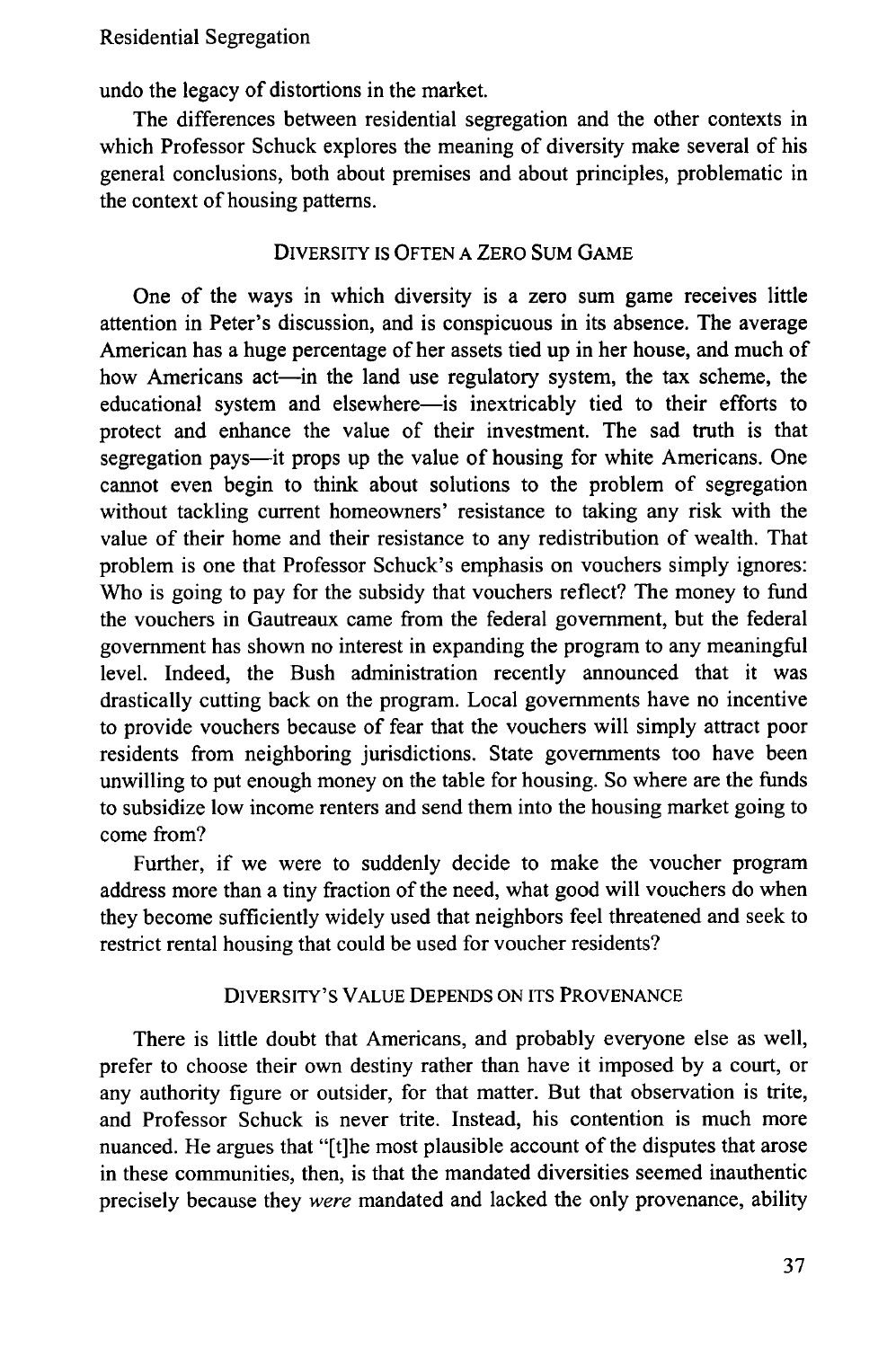to pay, that Americans value as a legitimate eligibility criterion for residential communities." $^{20}$ 

I question Professor Schuck's belief that classism largely explains our residential patterns. Exclusionary zoning in particular, and land use policy in general, is not just about ensuring that the only entrants to the community are people of the same social class as the existing residents. Many of the people already there—the ones adopting the exclusionary zoning policies—could not afford to live there either if their housing was forced to conform with the standards they impose on newcomers, or if they had not been the beneficiaries of massive subsidies that are not or were not equally available to the newcomers, and especially to people of color or the poor. Further, at least some, and perhaps much, of exclusionary zoning is less about ensuring the social class of newcomers, and more about rent-seeking—trying to expropriate the wealth of new entrants-as a "price of admission."

In addition, exclusionary zoning is about protecting privilege, protecting the value of homes. That value has relatively little to do with hard work or other bases for a "moral" claim about merit and has much to do with the ways in which government has subsidized the American dream of homeownership, for some, but by no means all, voters. While ability to pay might be an agreedupon criterion in our capitalist, individualistic society, that criterion loses it legitimacy when ability to pay can be deliberately manipulated by haves against the have-nots. It is not appropriate to tell people that it's just a matter of them climbing the ladder, when the rungs of the ladder are constantly raised higher and higher by those already in a jurisdiction.

# GOVERNMENT SHOULD **NOT** TRY TO CREATE, CERTIFY OR CULTIVATE SPECIFIC DIVERSITIES, BUT SHOULD FOCUS INSTEAD ON PROTECTING DIVERSITY FROM DISCRIMINATION AND MONOPOLY

Professor Schuck argues that law is "seriously disabled"<sup>21</sup> in generating diversity because it is "so much harder for government to promote new diversities than to protect old ones."<sup>22</sup> But that depends, of course, on your baseline. Is the goal of promoting racial and economic integration in housing seeking a "new diversity"? Or is it seeking to undo the intended and unintended segregative effects of decades of myriad public policies?

Professor Schuck would confine government's role to protecting diversity from discrimination and monopoly. Land use regulation is a monopolyexisting residents act through their local governments to limit the availability of land in the jurisdiction to protect their investments. The more limited the land

<sup>20.</sup> *Id.* at 319.

<sup>21.</sup> *Id.* at 324.

<sup>22.</sup> *Id.* at 321.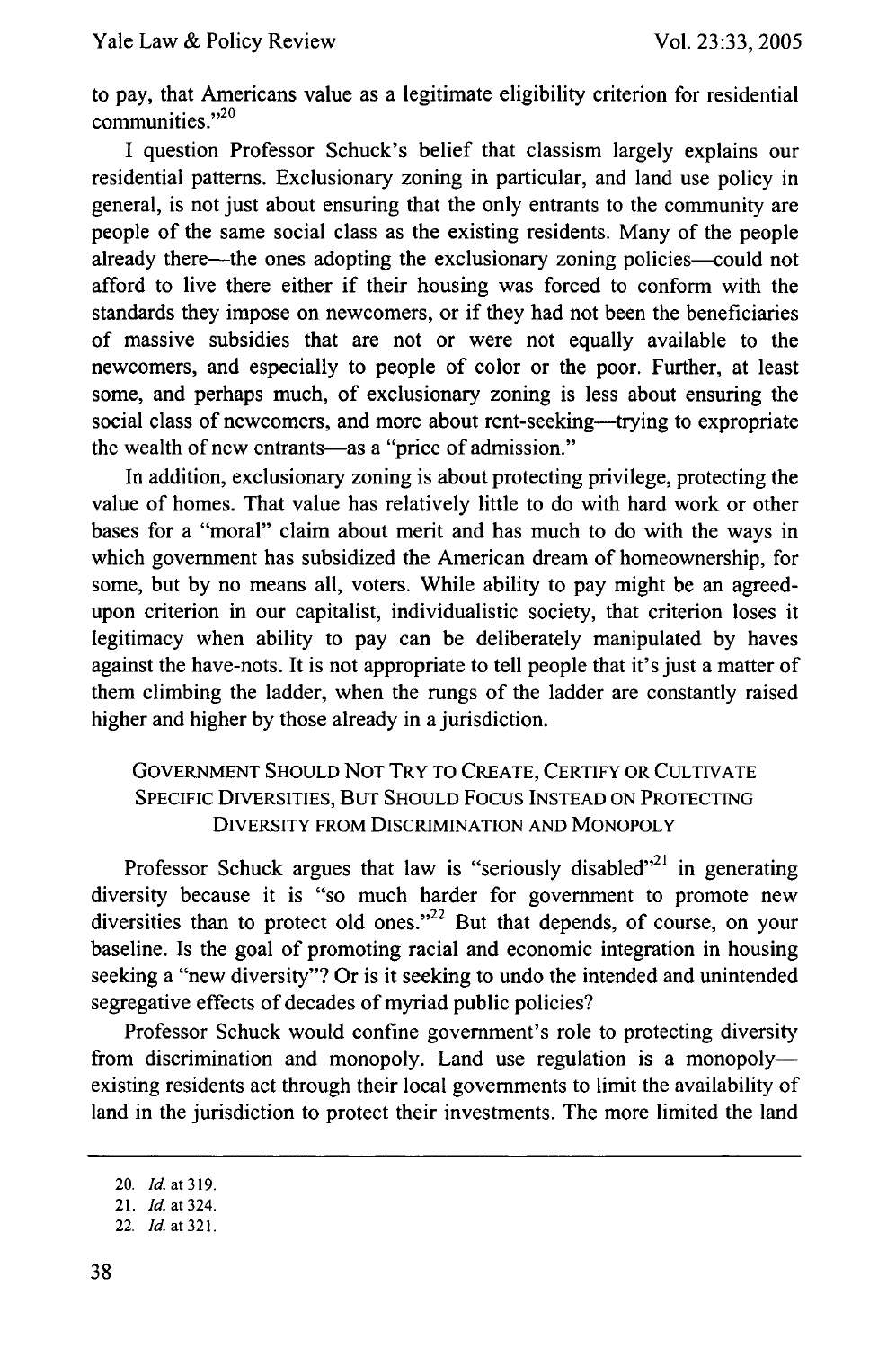for new housing, the more valuable the existing housing. Again, Professor Schuck's emphasis on vouchers pays insufficient attention to the monopolistic tendency of existing homeowners. Vouchers only work if there is a sufficient supply of rental housing to create vacancies for which the vouchers can be used. By leaving the existing system of land use regulation essentially untouched, Professor Schuck's emphasis on vouchers will not accomplish the goal of protecting diversity from discrimination and monopoly.

#### **CONCLUSION**

Professor Schuck has made a very significant contribution to our thinking about diversity generally and residential segregation specifically. The latter topic has spawned dozens of book-length explorations, so Professor Schuck cannot be expected to solve in a chapter problems that have vexed others in thousands of pages. Professor Schuck has begun an important conversation, but to go further, we must deal with the complexities that the three special features of residential segregation—the lack of anything approaching a free market, the pervasive role of government in creating segregated communities, the connections between residential segregation and almost every other social problem we confront today—pose to achieving greater diversity.